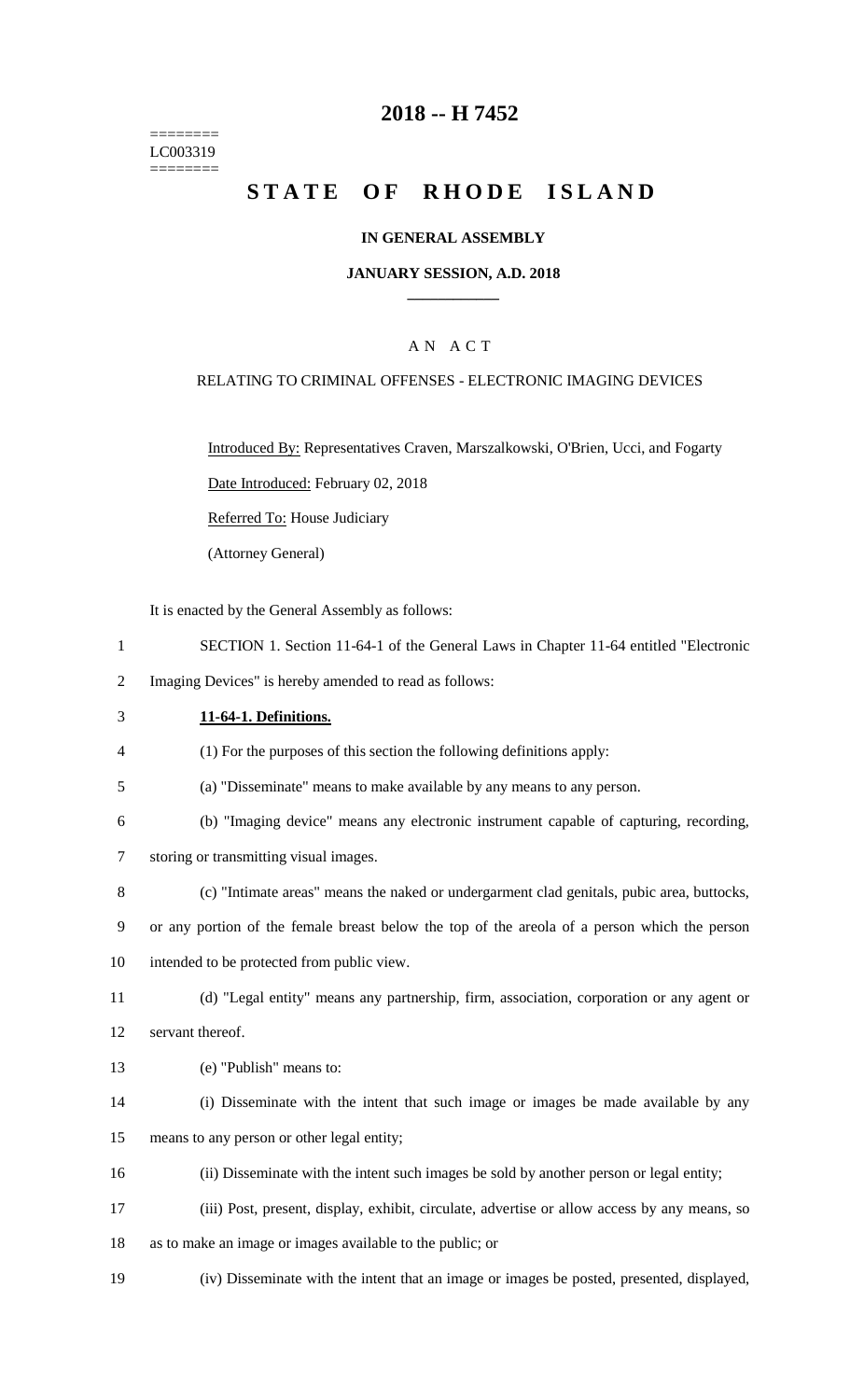- exhibited, circulated, advertised or made accessible by any means, and to make such images available to the public. (f) "Sell" means to disseminate to another person, or to publish, in exchange for something of value. (g) "Sexually explicit conduct" means actual: (1) Graphic sexual intercourse, including genital-genital, oral-genital, anal-genital, or oral-anal, or lascivious sexual intercourse where the genitals, or pubic area of any person is exhibited; (2) Bestiality; (3) Masturbation; or 11 (4) Sadistic or masochistic abuse. (h) "Visual image" means any photograph, picture, film, videotape, digital recording, or 13 other depiction, portrayal or representation of an object, including the human body. SECTION 2. Chapter 11-64 of the General Laws entitled "Electronic Imaging Devices" is hereby amended by adding thereto the following section: **11-64-3. Unauthorized Dissemination of Indecent Material.** (a) A person is guilty of unauthorized dissemination of indecent material when: (1) The person captures, records, stores, or receives a visual image depicting another person eighteen (18) years of age or older engaged in sexually explicit conduct or of the intimate areas of that person; and (2) The visual image is captured, recorded, stored, or received with or without that person's knowledge or consent and under such circumstances in which a reasonable person would know or understand that the image was to remain private; and (3) The person intentionally, by any means, disseminates, publishes, or sells such visual image without the affirmative consent of the depicted person or persons in the visual image for no legitimate purpose. (b) A third party recipient of any visual image described in subsection (a) of this section shall not be charged under this section if they did not have actual knowledge that the visual image was intentionally disseminated, published, or sold in violation of subsection (a) of this section. (c) For the purposes of this section, "intimate areas" means the naked genitals, pubic area, buttocks, or any portion of the female breast below the top of the areola of a person which the person intended to be protected from public view. (d) A first violation of this section shall be a misdemeanor and, upon conviction, subject
- 34 to imprisonment of not more than one year, a fine of not more than one thousand dollars (\$1,000),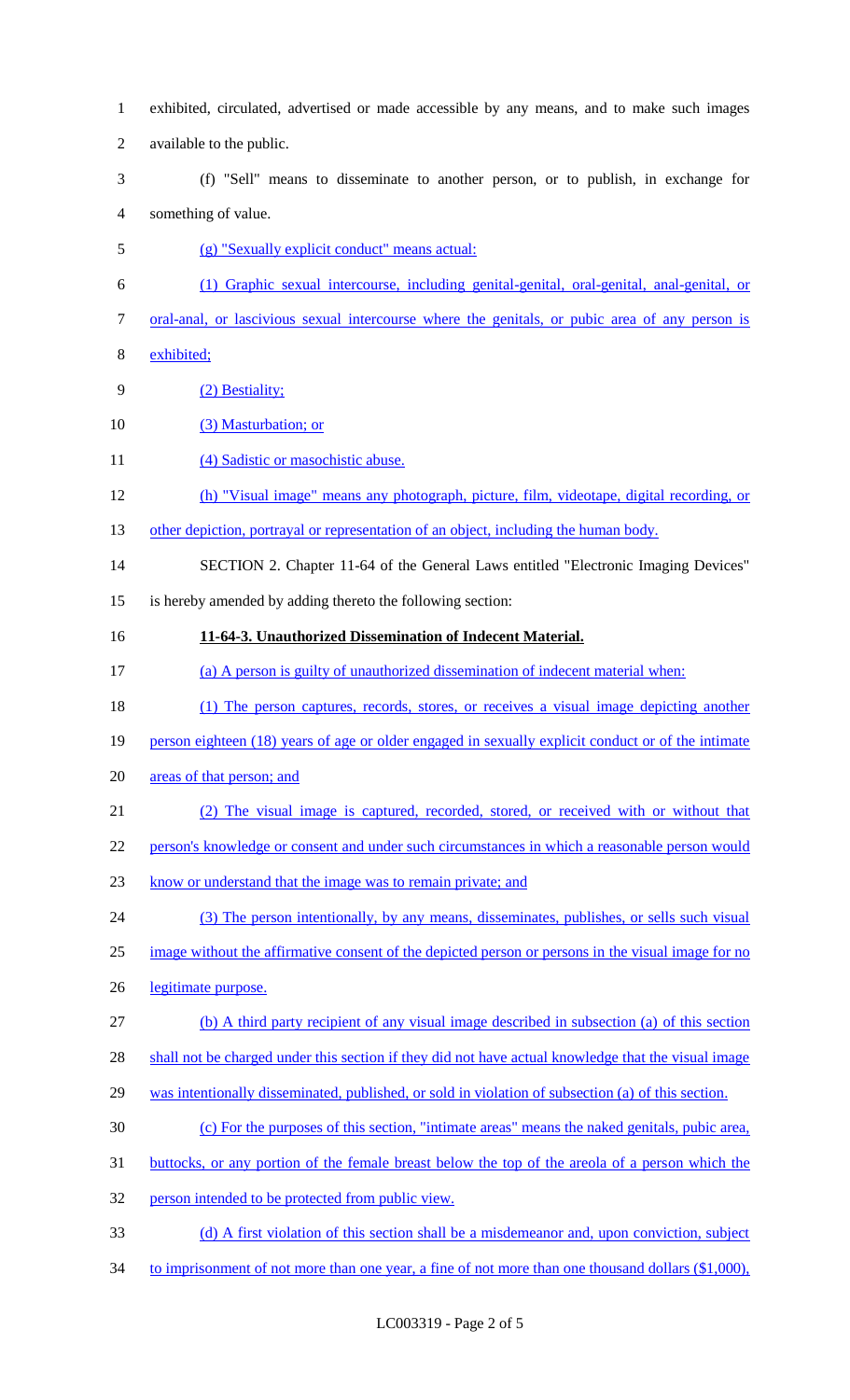1 or both. A second or subsequent violation of this section shall be a felony and, upon conviction, 2 subject to imprisonment for not more than three (3) years, a fine of not more than three thousand 3 dollars (\$3,000), or both. 4 (e) Any person who intentionally threatens to disclose any visual image described in 5 subsection (a) of this section and makes the threat to obtain a benefit in return for not making the 6 disclosure or in connection with the threatened disclosure, shall be guilty of a felony and, upon 7 conviction, be subject to imprisonment for up to five (5) years, a fine of up to five thousand 8 dollars (\$5,000), or both. 9 (f) Any person who demands payment of money, property, services or anything else of 10 value from a person in exchange for removing any visual image described in subsection (a) of this 11 section from public view shall be guilty of a felony and, upon conviction, be subject to 12 imprisonment for up to five (5) years, a fine of up to five thousand dollars (\$5,000), or both. 13 (g) Those in violation of this section shall not be subject to sex offender registration 14 requirements set forth in chapter 37.1 of title 11 "sexual offender registration and community 15 notification act." 16 (h) The following activities are exempt from the provisions of this section: 17 (1) The unauthorized dissemination of indecent material when the dissemination serves a 18 lawful purpose. 19 (2) The unauthorized dissemination of indecent material when the dissemination is made 20 in the course of a lawful public proceeding. 21 (3) The unauthorized dissemination of indecent material when the dissemination involves 22 voluntary nudity or sexual conduct in public or commercial settings or in a place where a person 23 does not have a reasonable expectation of privacy. 24 (4) The unauthorized dissemination of indecent material when the dissemination is made 25 in the public interest, including the reporting of unlawful conduct, or lawful and common practice 26 of law enforcement, criminal reporting, corrections, legal proceedings, medical activities, 27 scientific activities, or educational activities. 28 (5) The unauthorized dissemination of indecent material when the dissemination 29 constitutes a matter of public concern. 30 (i) Nothing in this section shall be construed to impose liability on an interactive 31 computer service as defined in 47 U.S.C. 230(f)(2), an information service as defined in 47 32 U.S.C. 153, or a telecommunications service as defined in § 44-18-7.1, for content provided by 33 another person. 34 (j) A violation of this section is committed within this state if any conduct that is an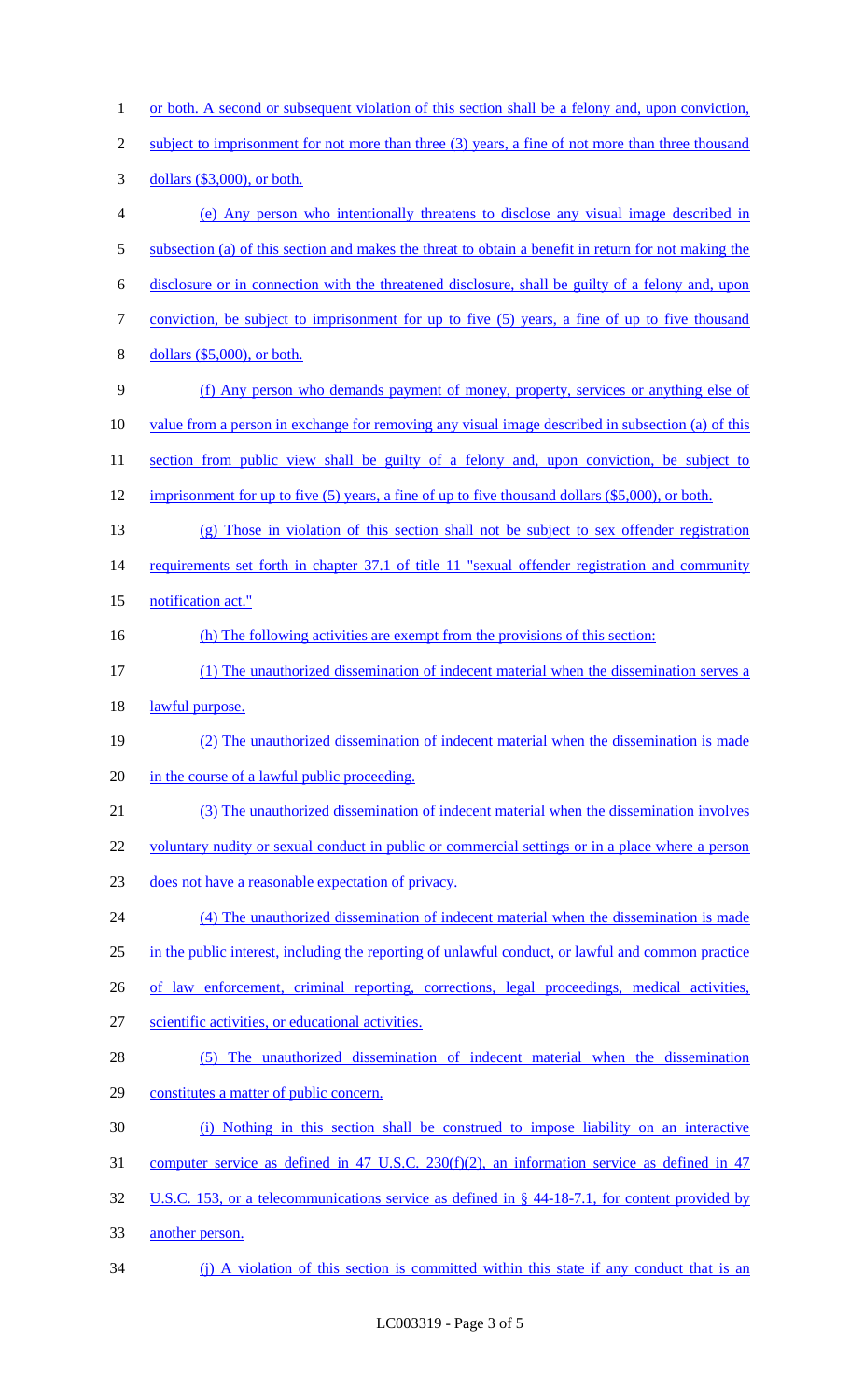- 1 element of the offense, or any harm to the depicted person resulting from the offense, occurs
- 2 within this state.
- 3 SECTION 3. This section shall take effect upon passage.

 $=$ LC003319 ========